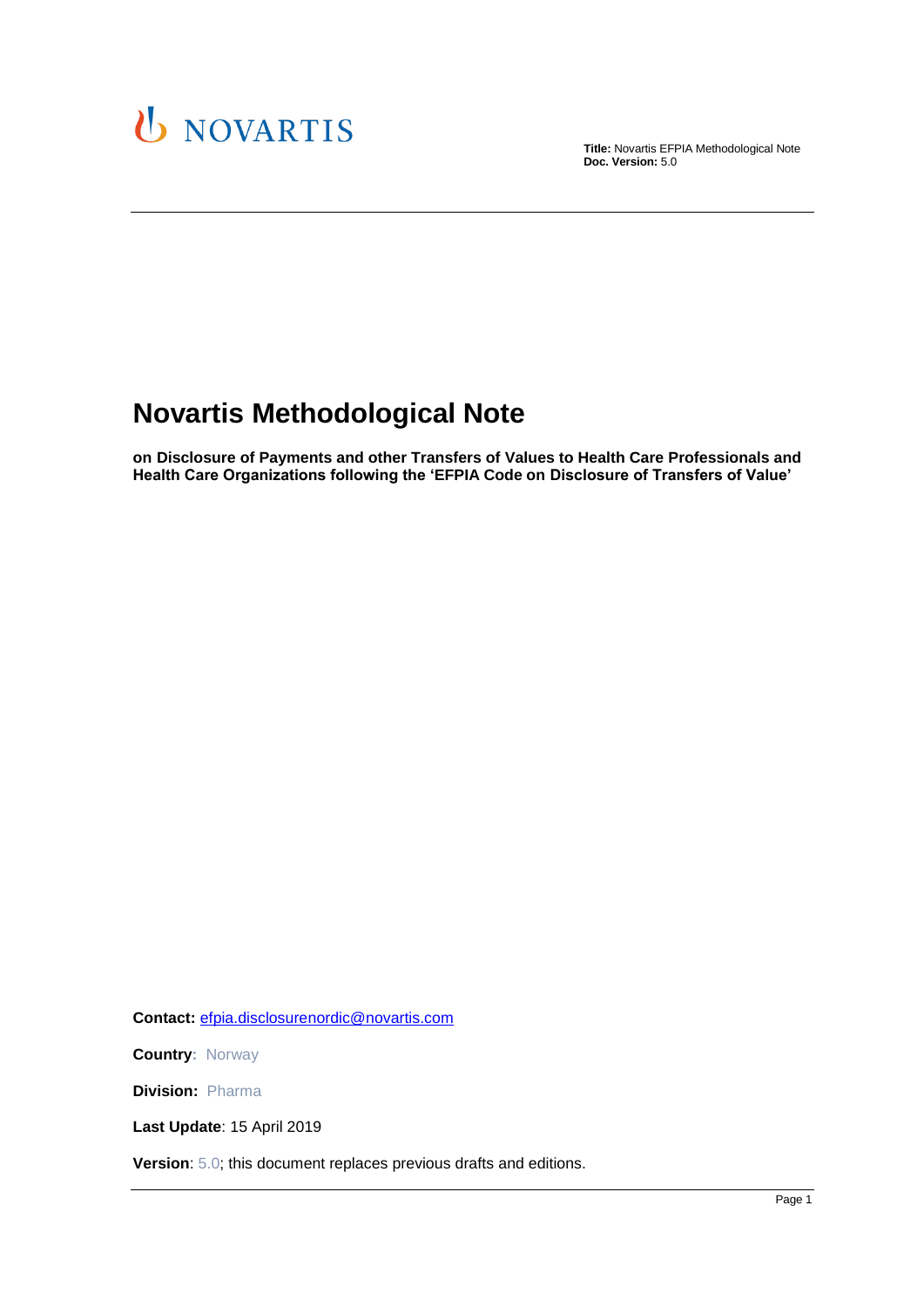

#### **Table of Contents**

| 1. |     |                                                                                          |  |
|----|-----|------------------------------------------------------------------------------------------|--|
| 2. |     |                                                                                          |  |
| 3. |     |                                                                                          |  |
| 4. |     |                                                                                          |  |
| 5. |     | Novartis' Disclosure Recognition Methodology and Related Business Decisions6             |  |
|    | 5.1 |                                                                                          |  |
|    | 5.2 |                                                                                          |  |
|    | 5.3 | TRANSFER OF VALUE CATEGORIES ACCORDING TO THE EFPIA DISCLOSURE7                          |  |
|    |     |                                                                                          |  |
|    |     | 5.3.2 Transfer of Values Related to Contribution to Costs of Events 8                    |  |
|    |     | 5.3.2.1 TRANSFER OF VALUES RELATED TO CONTRIBUTION TO COSTS OF                           |  |
|    |     | 5.3.2.2 TRANSFER OF VALUES RELATED TO CONTRIBUTION TO COSTS OF                           |  |
|    |     | 5.3.2.3 TRANSFER OF VALUES RELATED TO CONTRIBUTION TO COSTS OF                           |  |
|    |     | 5.3.3 Transfer of Values Related to Contribution to Fees for Service and Consultancy. 10 |  |
|    |     | 5.3.3.1 TRANSFER OF VALUES RELATED TO CONTRIBUTION TO FEES FOR                           |  |
|    |     | 5.3.3.2 TRANSFER OF VALUES RELATED TO CONTRIBUTION TO FEES FOR                           |  |
|    |     | 5.3.4 Transfer of Values Related to Research and Development 11                          |  |
| 6. |     | Measures Taken to Ensure Compliance with Data Privacy Requirements 13                    |  |
|    | 6.1 | SAFEGUARDING MEASURES TO ADDRESS LAWFUL COLLECTION, PROCESSING AND TRANSFER              |  |
|    | 6.2 |                                                                                          |  |
| 7. |     |                                                                                          |  |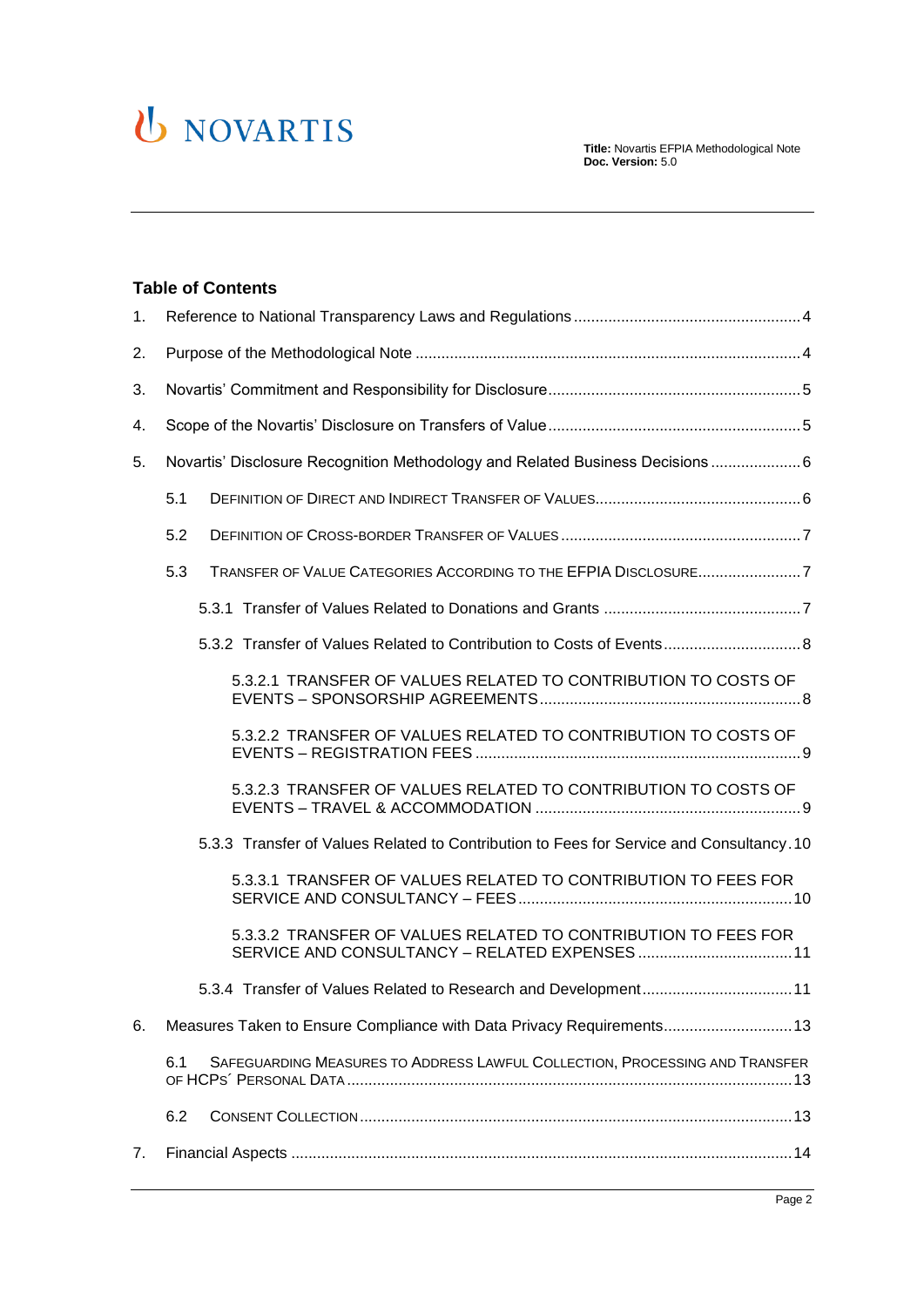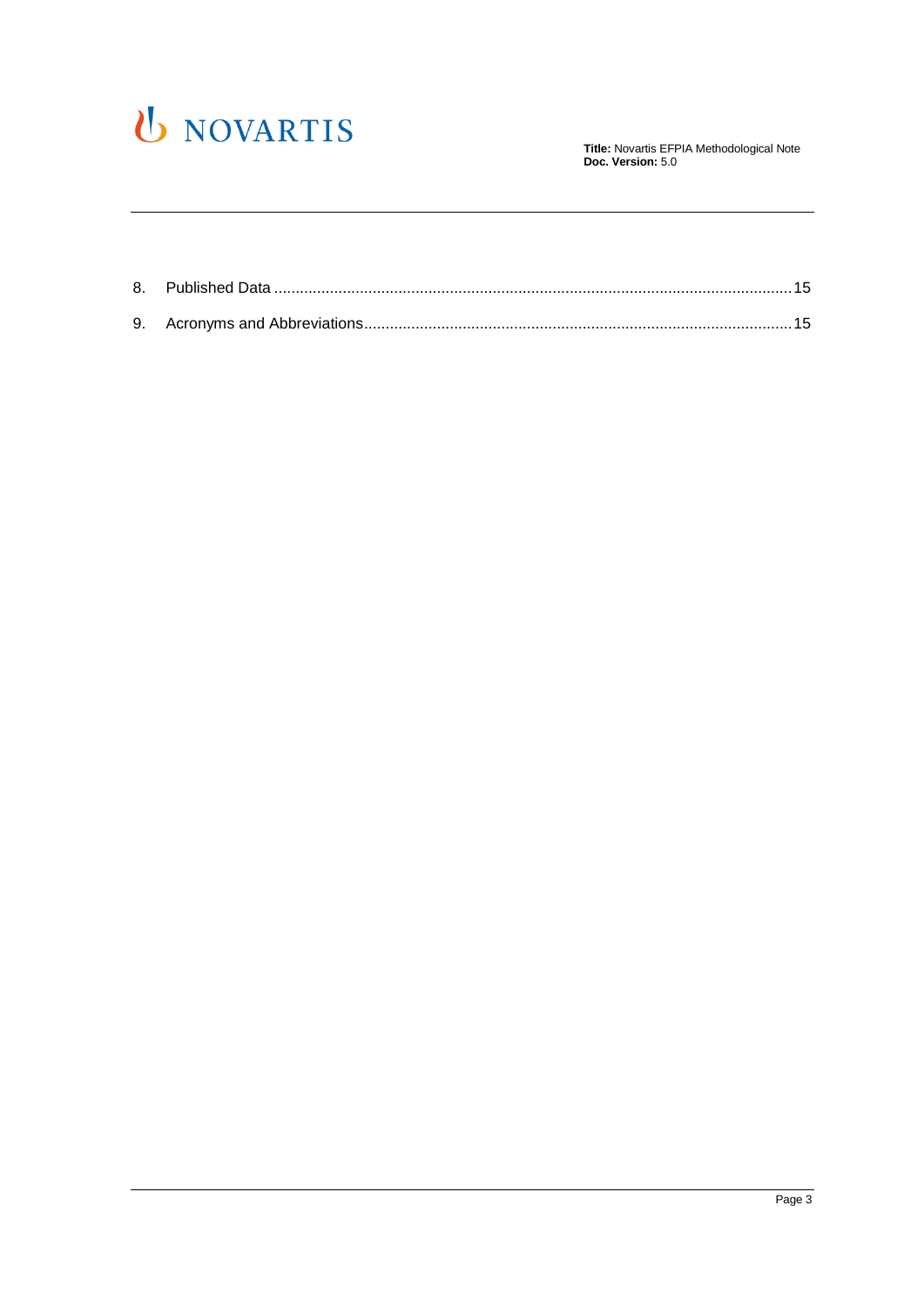

## <span id="page-3-0"></span>**1. Reference to National Transparency Laws and Regulations**

Novartis supports laws and regulations that promote transparency around relationships between healthcare companies, Healthcare Professionals (HCPs) and Healthcare Organizations (HCOs) associated with Transfers of Value (ToVs)<sup>1</sup> related to prescriptiononly medicines by establishing a single, consistent transparency standard in Europe for disclosing ToVs across its divisions and European countries, by following the EFPIA transparency requirements and requirements set in local transparency laws.

As a Novartis Company and member of the national EFPIA Member Association Legemiddelindustrien (LMI), Novartis Norge AS complies with the obligation to collect, disclose and report ToVs related to prescription-only medicines to HCPs/HCOs in accordance with the:

- *National transposition of the EFPIA Code On Disclosure Of Transfers Of Value From Pharmaceutical Companies To Healthcare Professionals And Healthcare Organizations<sup>2</sup> as evidenced by Section 26 of the Pharmaceutical Industry (LMI) Rules for Marketing of Medicinal Products.*

Novartis Norge AS has developed HCP/HCO unique identifiers to ensure that the identity of the HCP/HCO benefitting from the ToVs is clearly distinguishable for each Novartis affiliate.

# <span id="page-3-1"></span>**2. Purpose of the Methodological Note**

This document is intended to serve as supporting documentation for the 2018 Novartis Norge AS Disclosure Report. Novartis Norge AS's position is based on the interpretation of the current version of the EFPIA Disclosure Code, aligned with local transparency laws and locally transposed EFPIA disclosure code.

The Methodological Note summarizes the disclosure recognition methodologies and business decisions as well as country specific considerations applied by Novartis Norge AS in order to identify, collect and report ToVs for each disclosure category as described

 $1$  A definition on the terms "HCP/HCO" and "ToVs" is provided in chapter 9 of this document.

<sup>2</sup> The EFPIA Code On Disclosure Of Transfers Of Value From Pharmaceutical Companies To Healthcare Professionals And Healthcare Organization (in short: EFPIA Disclosure Code) states in Section 3.05 *(Methodology)* that "e*ach Member Company shall publish a note summarizing the methodologies used by it in preparing the disclosures and identifying Transfers of Value for each category described in Section 3.01. The note, including a general summary and/or country specific considerations, shall describe the recognition methodologies applied, and should include the treatment of multi-year contracts, VAT and other tax aspects, currency aspects and other issues related to the timing and amount of Transfers of Value for purposes of this Code, as applicable*".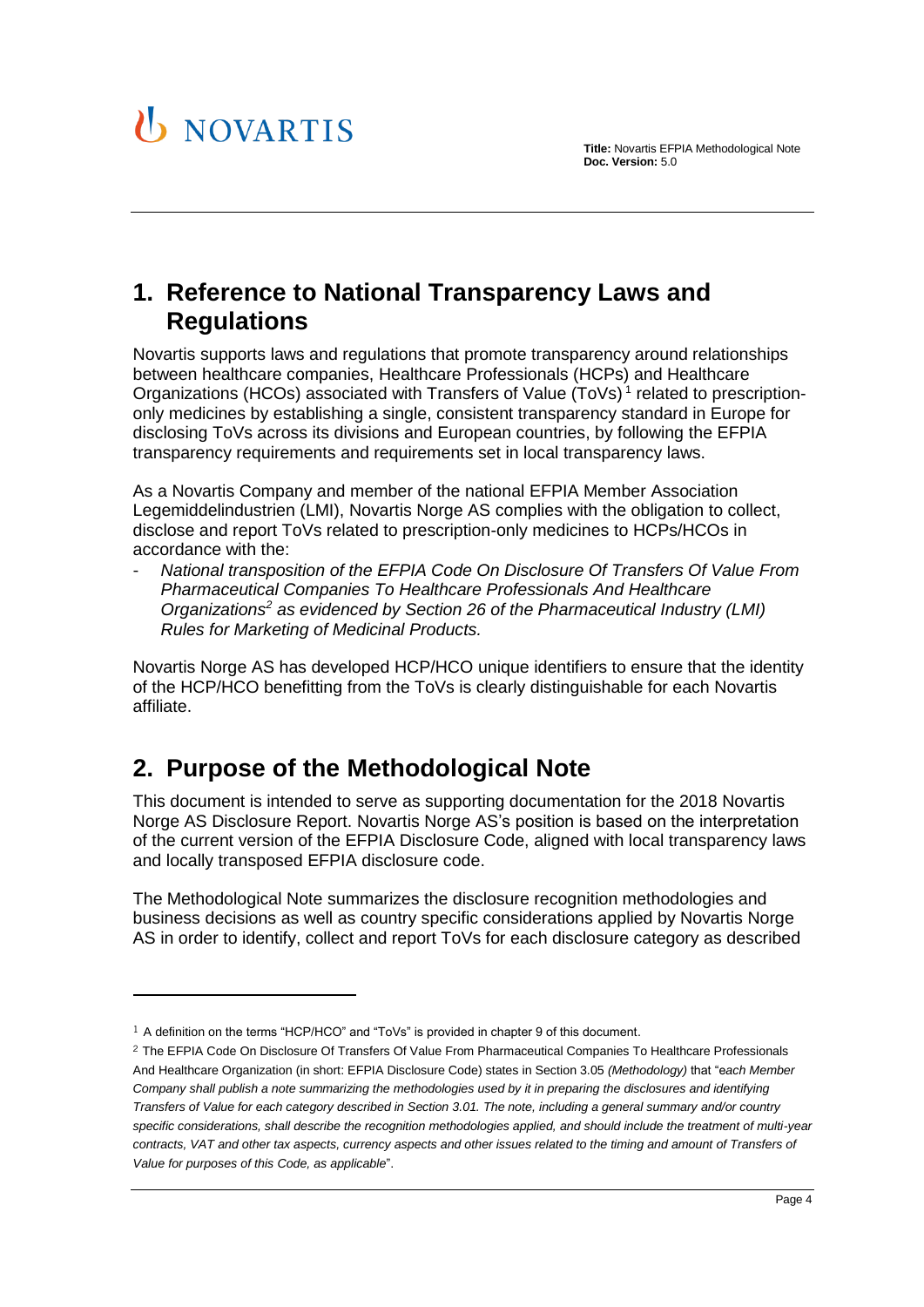

in Section 3.01 of the EFPIA Disclosure Code

# <span id="page-4-0"></span>**3. Novartis' Commitment and Responsibility for Disclosure**

Novartis supports laws and regulations that promote transparency around relationships between healthcare companies and HCPs/HCOs associated with ToVs related to prescription-only medicines.

Novartis establishes a single, consistent transparency standard for disclosing ToVs in all EFPIA countries.

## <span id="page-4-1"></span>**4. Scope of the Novartis' Disclosure on Transfers of Value**

This 2018 Novartis Norge AS Disclosure Report is following the disclosure standards pursuant to the local transposition of EFPIA Disclosure Code and national transparency laws/regulations. Subject to this disclosure report are all direct or indirect ToVs related to prescription-only medicines disclosed by Novartis Norge AS to or for the benefit of a Recipient made by any Novartis affiliate as described in Article 3 of the EFPIA Disclosure Code. Further details on the disclosure scope will be provided in chapter 4 of this document.

The legal definition of 'prescription-only medicine' is pursuant to the LMI Rules for Marketing of Medicinal Products. ToVs related to a group of products that includes prescription-only medicines (e.g. combination products/diagnostics and medicinal products) are reported in total following the disclosure requirements of the EFPIA Disclosure Code.

In summary:

 The 2018 Novartis Norge AS Disclosure Report covers direct and indirect ToVs, payments, in kind or otherwise, made to HCPs/HCOs in connection with the development and sale of prescription-only medicinal products exclusively for human use, whether for promotional purposes or otherwise.

In this reports, Novartis Norge AS discloses the amounts of value transferred by type of ToVs with data coverage from January 1<sup>st</sup> 2018 to December 31<sup>st</sup> 2018. Novartis Norge AS disclosure is performed for the full calendar year 2018 once per year.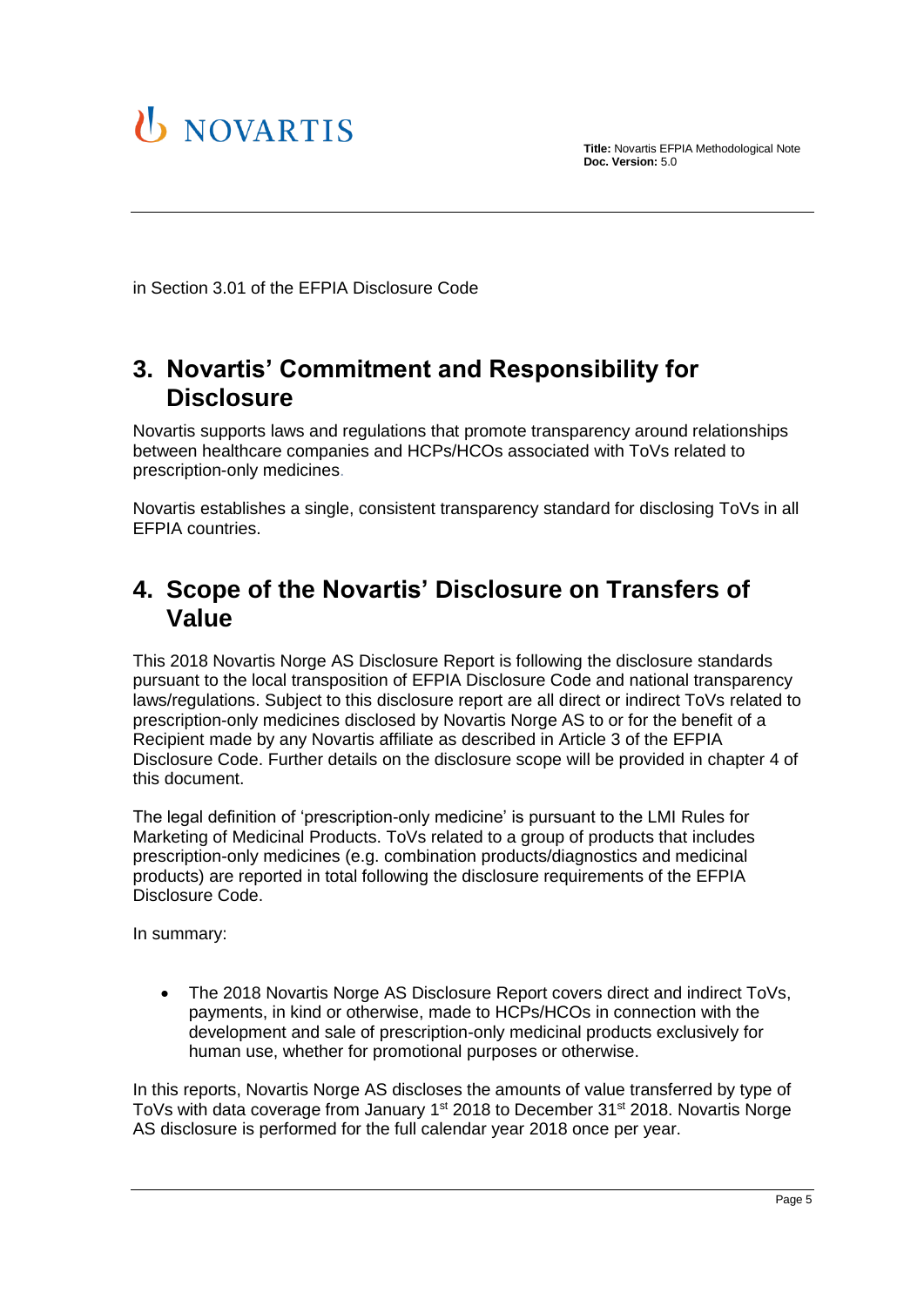

Whenever possible, Novartis Norge AS follows the principle of disclosure on individual HCP/HCO level, to ensure that each Recipient is referred to in such a way that there is no doubt as to the identity of the HCP/HCO benefitting from the ToVs. Aggregate disclosure for non Research and Development ToVs is only used in exceptional cases, e.g. if consent could not be obtained despite best efforts or in case of withdrawal of consent.

# <span id="page-5-0"></span>**5. Novartis' Disclosure Recognition Methodology and Related Business Decisions**

This chapter represents the central pillar of this Methodological Note. It provides comprehensive information on the terminology definitions, recognition methodology and business decisions that affected how the published ToVs data was established for each category of the disclosure report.

## <span id="page-5-1"></span>**5.1 Definition of Direct and Indirect Transfer of Values**

Novartis Norge AS applies the EFPIA definition of ToVs as outlined in EFPIA Disclosure Code schedule 1.01 - pursuant to Section 26 of the LMI Rules for Marketing of Medicinal Products.

According to the EFPIA Disclosure Code schedule 1, the following definitions apply throughout this report:

- Direct ToVs are defined as those ToVs, payments or in kind, made directly by the Novartis affiliate to the benefitting HCPs/HCOs.
- Indirect ToVs are defined as those ToVs made through an intermediary (third party) on behalf of a Novartis affiliate for the benefit of HCP/HCO where the Novartis affiliate knows or can identify the HCP/HCO that benefits from the ToVs.

In general, ToVs are reported at the level of the first identifiable Recipient which falls under the EFPIA definition of an HCP/HCO. To the extent possible, disclosure is made under the name of the individual HCP or at the HCO level, as long as this could be achieved with accuracy, consistency and compliance with the EFPIA Disclosure Code and pursuant to Section 26 of the LMI Rules for Marketing of Medicinal Products. Where a ToV was made to an individual HCP rendering services on behalf of an HCO indirectly via this HCO, such ToVs are only disclosed once on either Recipient level.

ToVs from distributors of Novartis Norge AS to HCPs/HCOs whose primary practice is in an EFPIA country must be disclosed if the distributor is making a ToV on behalf of Novartis Norge AS (influencing the promotional activities and selection of Recipient). ToVs to HCPs/HCOs made through a Continuous Medical Education (CME) non-HCO provider are disclosable if the 3rd party CME provider is acting on behalf of Novartis Norge AS (and Novartis Norge AS influenced choice of HCPs/Faculty).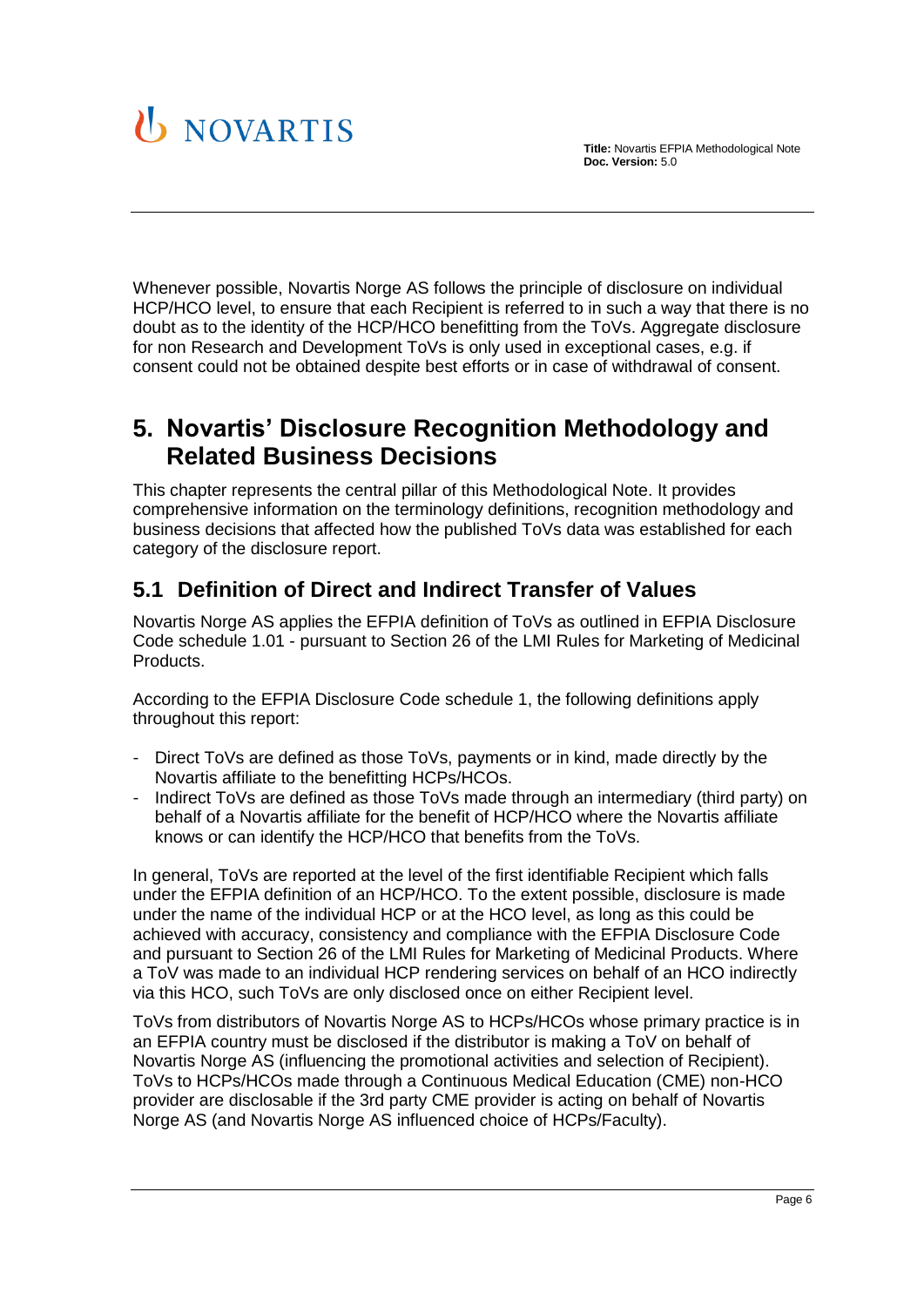# U NOVARTIS

## <span id="page-6-0"></span>**5.2 Definition of Cross-border Transfer of Values**

Novartis Norge AS applies the EFPIA definition of cross-border ToVs as being a Transfer of Value to an HCP/HCO that **occurred outside** the country where the Recipient has its primary practice, principal professional address or place of incorporation provided that this country is an EFPIA.

In general, such ToVs are disclosed in the country where the Recipient has its principal practice, principal professional address or place of incorporation - pursuant to Section 26 of the LMI Rules for Marketing of Medicinal Products.

#### <span id="page-6-1"></span>**5.3 Transfer of Value Categories According to the EFPIA Disclosure**

Novartis Norge AS applies the EFPIA definition of the ToVs categories as outlined in EFPIA Disclosure Code Article 3.01 - pursuant to Section 26 of the LMI Rules for Marketing of Medicinal Products.

The following categories constitute the EFPIA Disclosure Template for the 2018 Novartis Norge AS EFPIA Disclosure Report:

- Donations and grants to an HCO
- Contribution to costs related to events to an HCO/HCP, such as:
	- Sponsorship agreements
	- **Registration fees**
	- Travel and accommodation
- Fees for service and consultancy to an HCO/HCP
	- Fees for service and consultancy
	- Expenses related to fees for service and consultancy
- Research and development

Details on the recognition methodology and business decisions affecting how the published ToVs data was constructed for each category can be found in the subsequent sub-chapters.

#### <span id="page-6-2"></span>**5.3.1 Transfer of Values Related to Donations and Grants**

Novartis Norge AS applies the EFPIA definition of the "Donations and Grants" category as outlined in EFPIA Disclosure Code Article 3.01 – pursuant to Section 26 of the LMI Rules for Marketing of Medicinal Products.

Grants to a hospital/university department or teaching institution are disclosed in the name of the legal entity that is the Recipient of the ToVs – this may be the hospital, university or independent department within these organizations.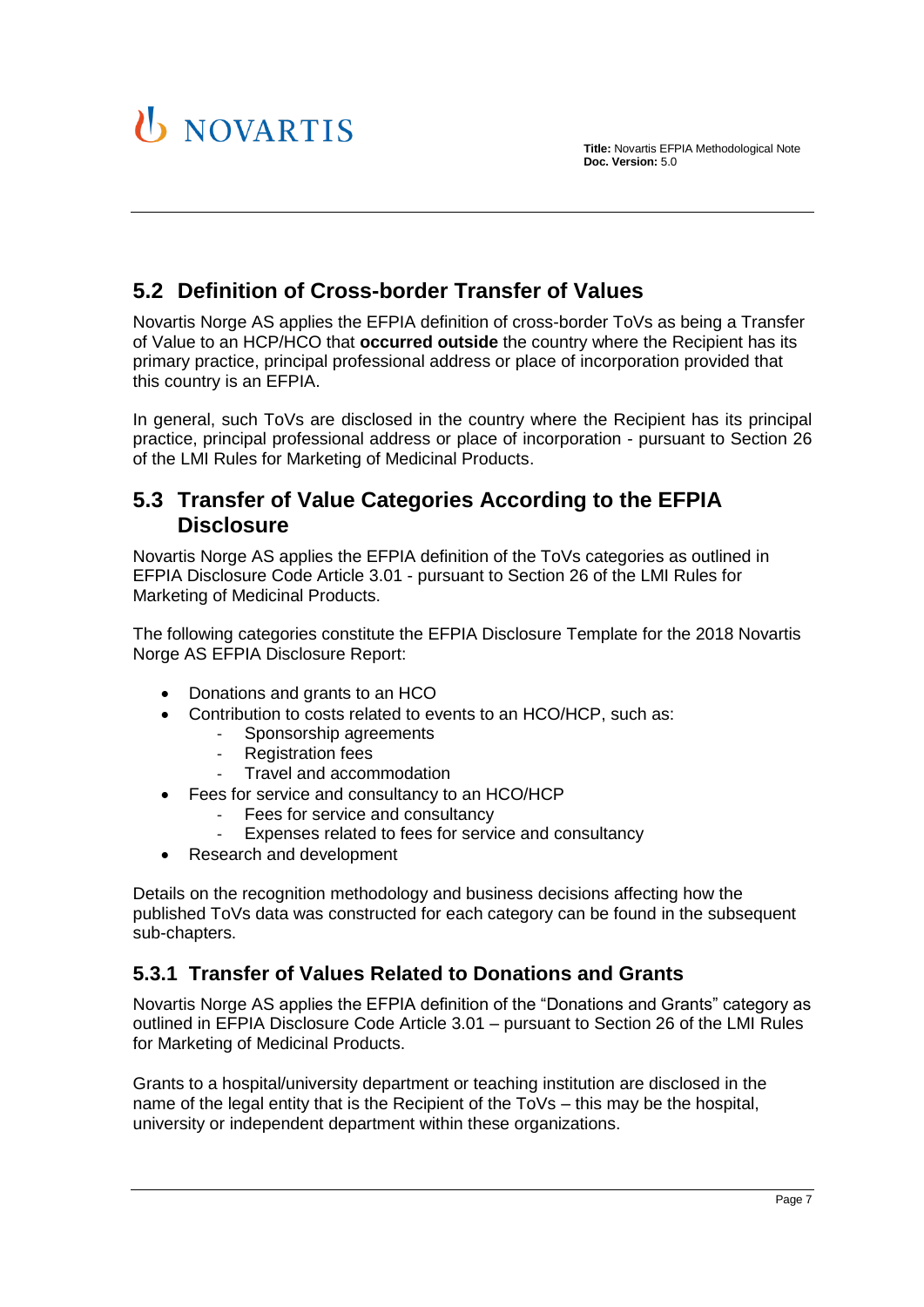

ToVs to a charitable organization are disclosed under the "Donations and Grants" category in the name of the benefitting HCO if the charitable organization falls under the EFPIA definition of a benefitting HCO. Charitable product donations made to HCOs in the context of humanitarian aid are also disclosed in the "Donations and Grants" category.

When grant requests from HCOs include explicit support for publication, then these ToVs are disclosed in the "Donations and Grants" category.

#### <span id="page-7-0"></span>**5.3.2 Transfer of Values Related to Contribution to Costs of Events**

Events are defined as promotional, scientific or professional meetings, congresses, conferences, symposia, and other similar events (including but not limited to advisory board meetings, visits to research or manufacturing facilities, and planning, training or conducting of investigator meetings for clinical trials and non-interventional studies) organized or sponsored by or on behalf of Novartis Norge AS pursuant to schedule 1 of the EFPIA Disclosure Code.

ToVs to participating HCPs/HCOs related to such events falling under the definition above are disclosed in the "Costs of Events" sub-categories "Sponsorship Agreements", "Registration Fees" or "Travel and Accommodation". ToVs that by exception fall into the "Fees for Service and Consultancy" or "Research and Development" categories are outlined in the respective chapters [5.3.3](#page-9-0) and [5.3.4.](#page-10-1)

<span id="page-7-1"></span>5.3.2.1 Transfer of Values Related to Contribution to Costs of Events – Sponsorship **Agreements** 

Novartis Norge AS applies the EFPIA definition of the "Sponsorship Agreements" category as outlined in EFPIA Disclosure Code Article 3.01, following the principle that "Sponsorship Agreements" are formalized in contracts that describe the purpose of the sponsorship and the related direct or indirect ToV – pursuant to Section 26 of the LMI Rules for Marketing of Medicinal Products.

In general, indirect sponsorship of an HCP through an HCO is disclosed under the "Sponsorship Agreements" category as payment to the HCO as first level Recipient of the ToV. This applies to the following categories: ToVs related to intermediaries selecting the faculty who acted as speakers or faculty at an event; ToVs related to advertising space, sponsoring of speakers/faculty, satellite symposia at congresses, courses provided by HCOs.

ToVs made through a professional conference organizer (PCO) as intermediary e.g. for the hire of booths or stand space on behalf of an HCO, are disclosed as ToVs either in the "Sponsorship Agreements" category or as "Fees for Services and Consultancy" – depending on the nature of the spend, in the name of the sponsored HCO as benefitting Recipient.

If the contract requires the HCOs to use some of the amount to invite a number of HCPs selected by Novartis Norge AS to an event, the ToV is split and disclosed based on the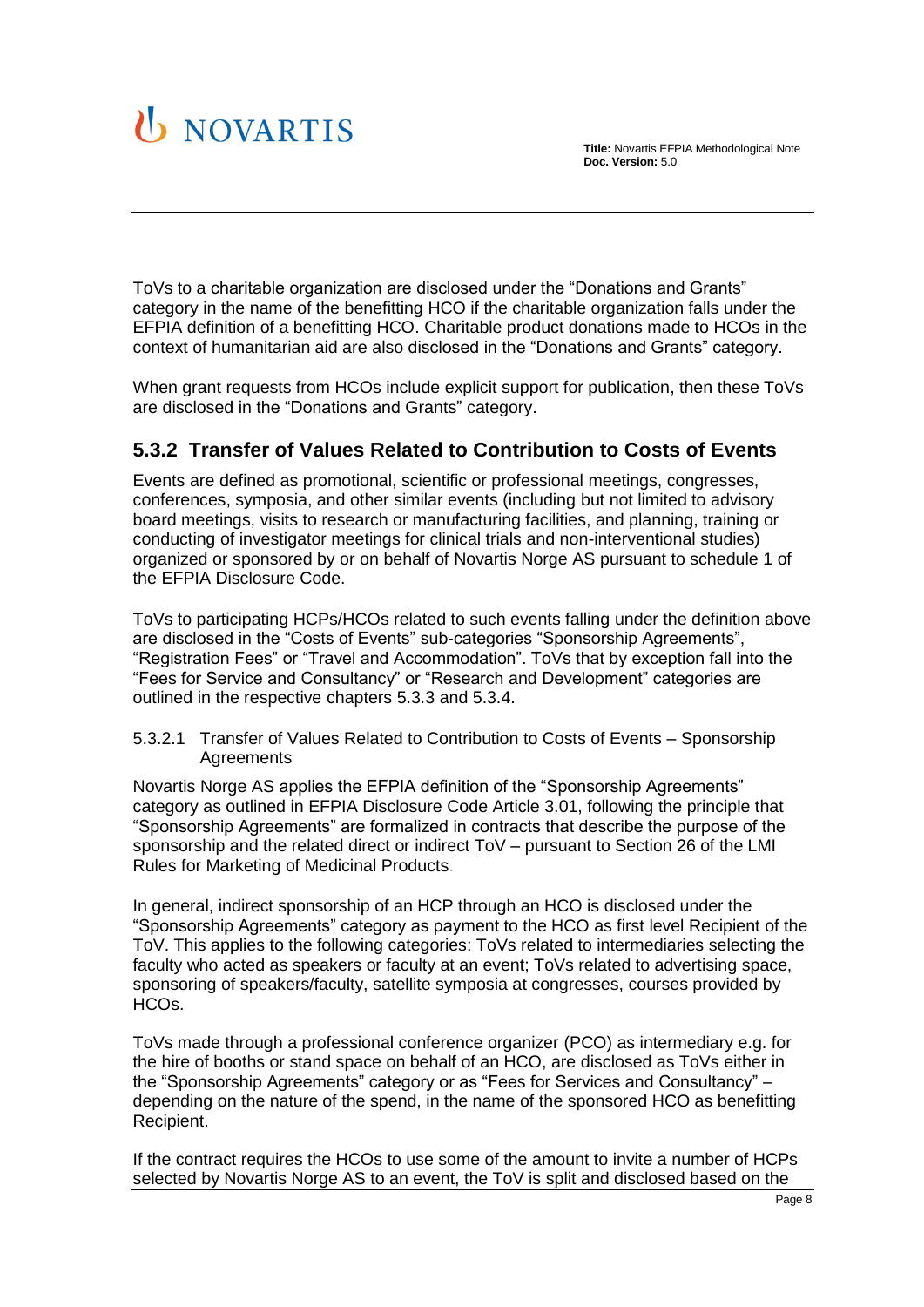

ToVs category the amount was used for ("sponsoring agreements" of speakers/faculty; "registration fees" or "travel and accommodation") individually in the name of each HCP.

If an intermediary organized an event with sponsorship of Novartis Norge AS on behalf of more than one HCO, the ToV is disclosed based on the actual ToV allocated to each benefitting HCO wherever possible. In cases where it was not possible to accurately allocate the ToVs to each HCO involved in the event, it was assumed that all HCOs had similar levels of involvement. In consequence, the ToV was divided by the number of HCOs, which would each be reported as having received their equal share of the ToVs.

Novartis Norge AS discloses ToVs related to preceptorships considering that such nonpromotional independent "practical" training offered to HCPs by other HCPs or HCOs – typically in a specific disease area at a reputed teaching institution (faculty of medicine, university, university hospital) – falls under the definition of "Events" and is disclosed in the name of that contracting entity.

<span id="page-8-0"></span>5.3.2.2 Transfer of Values Related to Contribution to Costs of Events – Registration Fees

Novartis Norge AS applies the EFPIA definition of the "Registration Fees" related to cost of events categories as outlined in EFPIA Disclosure Code Article 3.01 – pursuant to Section 26 of the LMI Rules for Marketing of Medicinal Products.

In general (and for all types of events), whenever registration fees were charged for an event organized or sponsored by or on behalf of Novartis Norge AS, they are disclosed in the name of the benefitting HCP or HCO. The total amount of registration fees paid in a given year to a HCO should be disclosed on an individual basis (in the name of the HCO) under "Contribution to Costs of Events". The total amount of Registration Fees paid in a given year to a HCP who is the clearly identifiable Recipient is disclosed on an individual basis (in his/her name) under "Contribution to Costs of Events".

<span id="page-8-1"></span>5.3.2.3 Transfer of Values Related to Contribution to Costs of Events – Travel & Accommodation

Novartis Norge AS applies the EFPIA definition of the "Travel and Accommodation" related to cost of events categories - pursuant to Section 26 of the LMI Rules for Marketing of Medicinal Products.

ToVs covered under the "Travel and Accommodation" category include costs of transportation (e.g. flights, trains, buses, taxis, etc., car hire tolls, parking fees) and accommodation (e.g. hotel, apartment, etc.).

In general, ToVs related to travel and accommodation are disclosed at first level Recipient basis. If the ToVs are made through an HCO or intermediary (third party), it will be disclosed at individual HCP level whenever possible (see chapter [5.1\)](#page-5-1).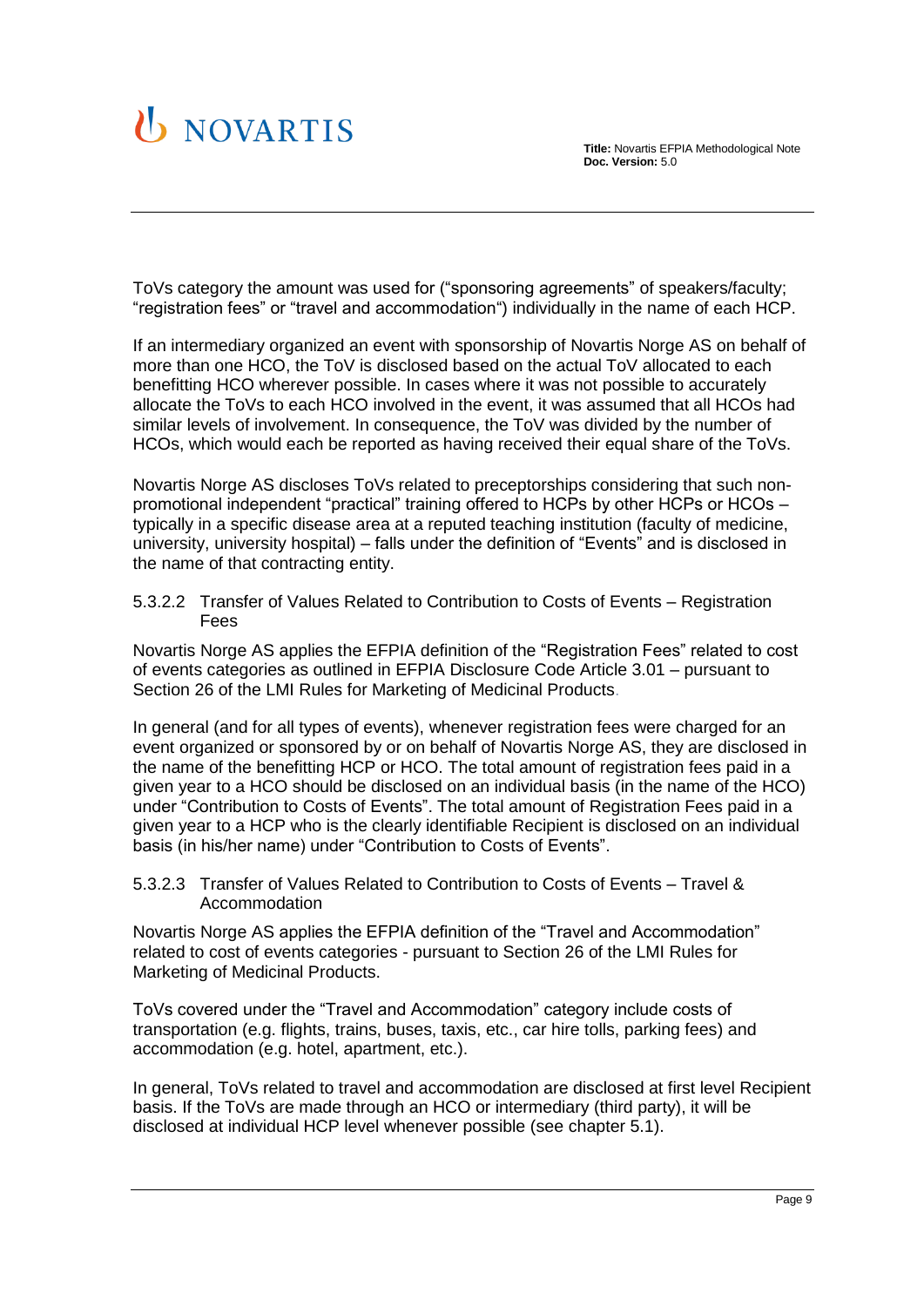

ToVs related to travel and accommodation for a group of HCPs such as group transportation by bus are disclosed on an aggregate basis. If the mass transportation is shared by a group of HCPs who have their primary practice in different countries, the ToVs are disclosed in aggregate with the total cost divided equally among the planned number of benefitting HCPs per country.

In case the benefitting HCP partly bears the costs related to travel and accommodation, the net amount of the Novartis Norge AS payment offset by payment from HCP is disclosed as ToV under the "Travel and Accommodation" category in the name of the HCP.

#### <span id="page-9-0"></span>**5.3.3 Transfer of Values Related to Contribution to Fees for Service and Consultancy**

<span id="page-9-1"></span>5.3.3.1 Transfer of Values related to Contribution to Fees for Service and Consultancy – Fees

Novartis Norge AS applies the EFPIA definition of the "Fees for Service and Consultancy" category as outlined in EFPIA Disclosure Code Article 3.01 - pursuant to Section 26 of the LMI Rules for Marketing of Medicinal Products.

ToVs covered under the "Fees for Service and Consultancy" category, whether made directly or through a third party to an HCP/HCO, include but are not limited to services performed in connection with third-party congresses, speakers' fees, speakers' trainings, medical writing, data analysis, development of education material, interviews e.g. on Novartis Norge AS products or research, general consulting/advising, services by distributors, consultancy for tool/questionnaire selection or analysis.

Novartis Norge AS has formalized such collaboration in a contract describing the purpose of ToVs. In general, the ToVs received by the contracting entity – which may be an HCP, a legal entity owned by an HCP (considered an HCO under the EPFIA Disclosure Code) or an HCO – are disclosed under the "Fees for Service and Consultancy" category in the name of that contracting entity.

ToVs related to market research studies for which the identity of the Recipient was known to Novartis Norge AS are disclosed under the "Fees for Service and Consultancy" category. ToVs related to market research studies for which the identity of the HCP/HCO was not known to Novartis Norge AS are not disclosed as the right of the respondents to remain anonymous is embodied in market research definitions and relevant codes of conduct worldwide.

ToVs related to medical writing and editorial support made directly or indirectly to an HCO/HCP are disclosed either under the "Fees for Service and Consultancy" in the name of the benefitting HCP/HCO or under the "Research and Development" category in aggregate form – pursuant to Section 26 of the LMI Rules for Marketing of Medicinal Products. The following instances of medical writing and editorial support are covered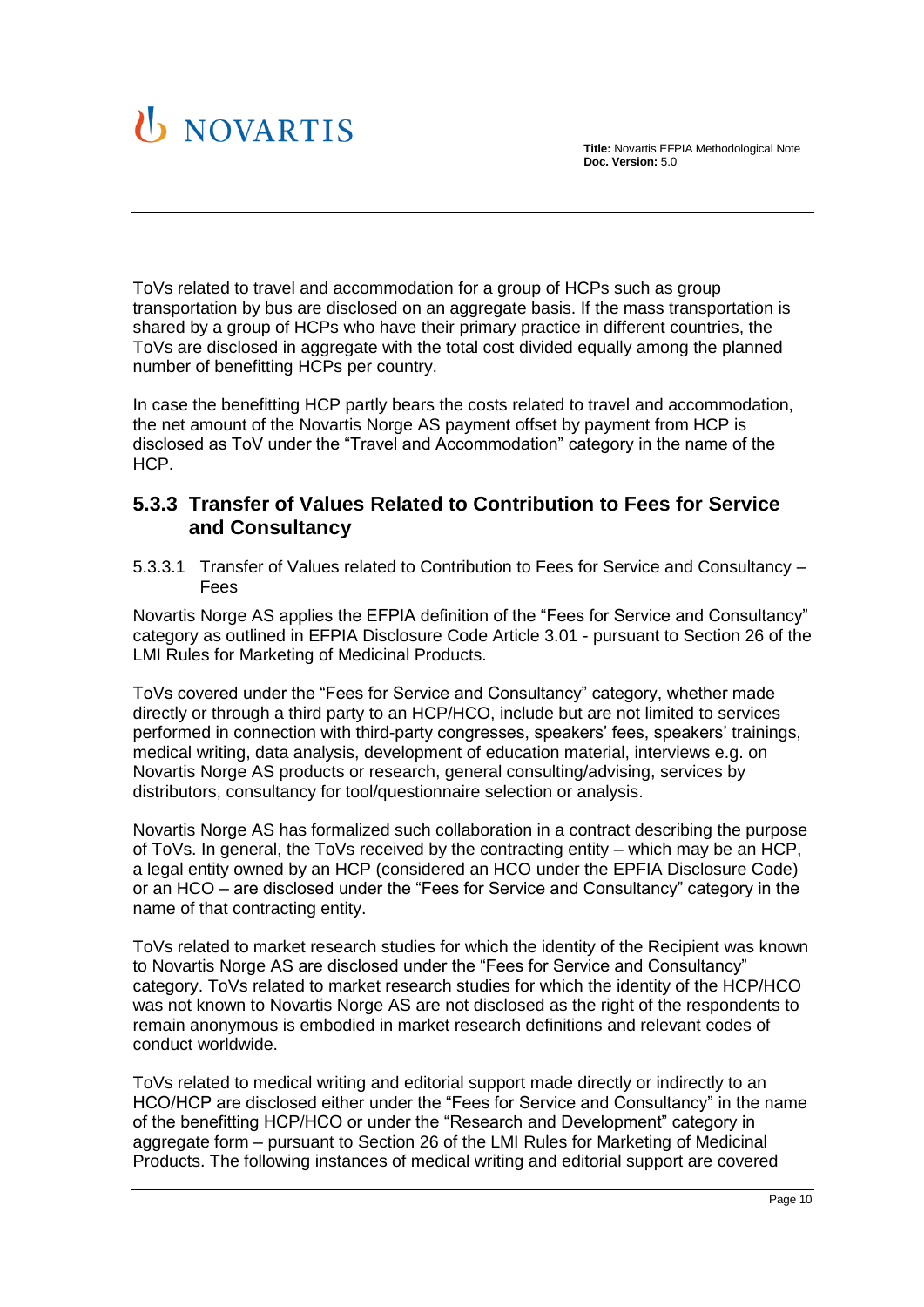under the "Fees for Service and Consultancy" category: case studies, congress write ups, article and abstracts, manuscripts, poster, clinical management guideline, supplements.

ToVs related to the following Research and Development related activities (see chapter [5.3.4\)](#page-10-1) but when they do not fall under the definition of Research and Development ToVs as stated by the EFPIA Disclosure Code and EFPIA HCP Code Article 15 are disclosed under the "Fees for Services and Consultancy" category in the name of the benefitting Recipient, for example:

- Retrospective non-interventional studies not falling under the definition of Research and Development ToVs as per EFPIA Disclosure Code definition of Research and Development Schedule 1 and EFPIA HCP Code Article 15
- Investigator initiated trials, investigator sponsored trials and Investigator meeting, in the exceptional cased when such ToV do not fall under the definition of Research and Development mentioned above
- Activities contracted to Contract Research Organizations (CROs) where Novartis Norge AS makes indirect ToVs to HCPs/HCOs but not falling under the EFPIA Research and Development definition
- Project activities related to e.g. disease area, mode of action, market placement, adjudication committees, speaker programs, scientific meetings, ethics committees, steering committee and advisory board activities not in scope of the EFPIA Research and Development definition
- ToVs related to consultancy for tool/questionnaire selection or analysis and reporting of results not in scope of the EFPIA Research and Development definition

<span id="page-10-0"></span>5.3.3.2 Transfer of Values related to Contribution to Fees for Service and Consultancy – Related Expenses

Novartis Norge AS fully complies with the EFPIA definition of the "Fees for Service and Consultancy - Related Expenses" category as outlined in EFPIA Disclosure Code Article 3.01 - pursuant to Section 26 of the LMI Rules for Marketing of Medicinal Products.

In general, the ToVs amount related to expenses such as travel and accommodation cost associated with the activity agreed to in a "Fees for Service" or "Consultancy" contract do not constitute part of the fees itself; in consequence such ToVs are disclosed under the "Related Expenses" category in the name of the benefitting HCP/HCO.

In case such expenses were not material (e.g. of limited value), or when such expenses despite best effort could not be accurately disaggregated from the fees, such ToVs have been disclosed as part of the total amount of fees under the "Fees for Service or Consultancy" category.

#### <span id="page-10-1"></span>**5.3.4 Transfer of Values Related to Research and Development**

Novartis Norge AS applies the EFPIA definition of the "Research and Development" category as outlined in EFPIA Disclosure Code – Schedule 1, the definition of non-clinical studies in the OECD Principles on Good Laboratory Practice, the definition of clinical trials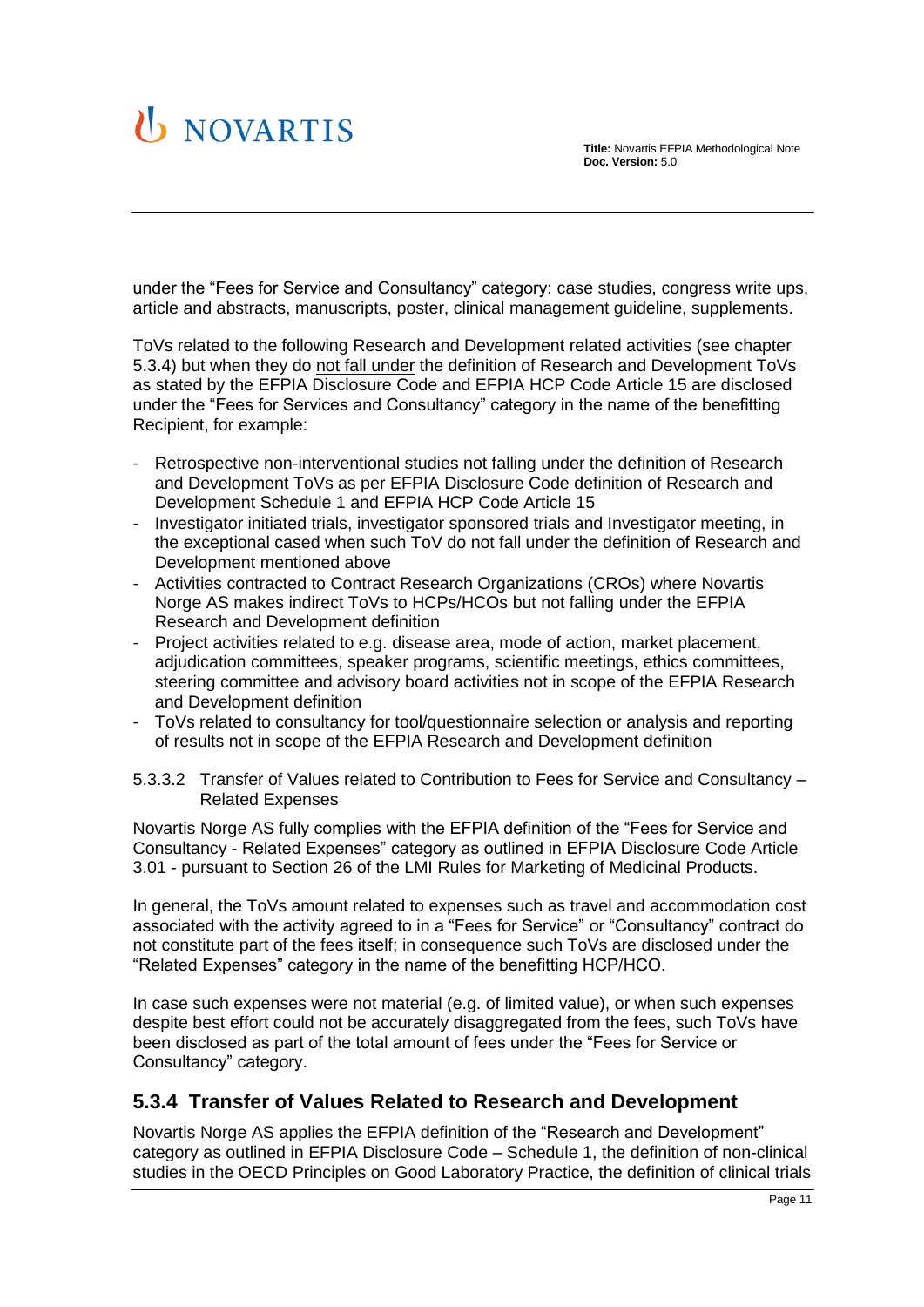# U NOVARTIS

and non-interventional studies (as defined in Directive 2001/20/EC and Section 15.01 of the HCP Code) - pursuant to Section 26 of the LMI Rules for Marketing of Medicinal Products.

ToVs **related to the following Research and Development activities** are disclosed under the "Research and Development" category in aggregate form whenever they fall under the definition of Research and Development by the EFPIA Disclosure Code, for example:

- Activities related to the planning or conduct of non-clinical studies, clinical trials or prospective non-interventional studies and that involve the collection of patient data from or on behalf of individual, or groups of HCPs specifically for the study (Section 15.01 of the HCP Code).
- IIT (Investigator initiated trials) and IST (Investigator sponsored trials since, although not initiated by Novartis Norge AS, they may benefit from Novartis Norge AS
- Post marketing trials, investigator meetings in which case the total ToV amount is disclosed and in case of participating HCP from other countries, the total actual cost per meeting (incl. infrastructure, travel, logistic and with exclusion of meals whenever possible) is divided by the number of participants per country of practice
- Activities contracted to CROs, where Novartis Norge AS makes indirect ToVs to HCPs/HCOs falling under the definition of Research and Development
- ToVs related to early stage research if falling under the definition of Research and Development in the EFPIA Disclosure Code

In case ToVs relating prospective and retrospective non-interventional studies cannot be distinguished, all non-interventional studies are disclosed on an individual basis.

ToVs made by or on behalf of Novartis Norge AS **related to consultancy activities** are disclosed under the **"Research and Development" category** in aggregate form whenever they fall under the definition of Research and Development by the EFPIA Disclosure Code: consultancy activities related to the planning/conduct of non-clinical studies, clinical trial or prospective non-interventional studies, ethics committees, steering committee and advisory board activities related to the planning or conduct of non-clinical studies, clinical trial or prospective non-interventional studies, adjudication committees, speaker programs, scientific meetings.

ToVs related to **licensing fees** paid for the use of Clinical/Health Economics and Outcomes Research questionnaires and tools, if the questionnaires and tools are intended for use with an Research and Development project/study are reported in aggregate form under the "Research and Development" category.

As defined in Chapter 5.3.3, ToVs related to **medical writing and editorial support**  made by or on behalf of Novartis Norge AS to an HCO/HCP are disclosed either under the "Fees for Service and Consultancy" category in the name of the benefitting HCP/HCO or under the "Research and Development" category in aggregate form – pursuant to Section 26 of the LMI Rules for Marketing of Medicinal Products. The following instances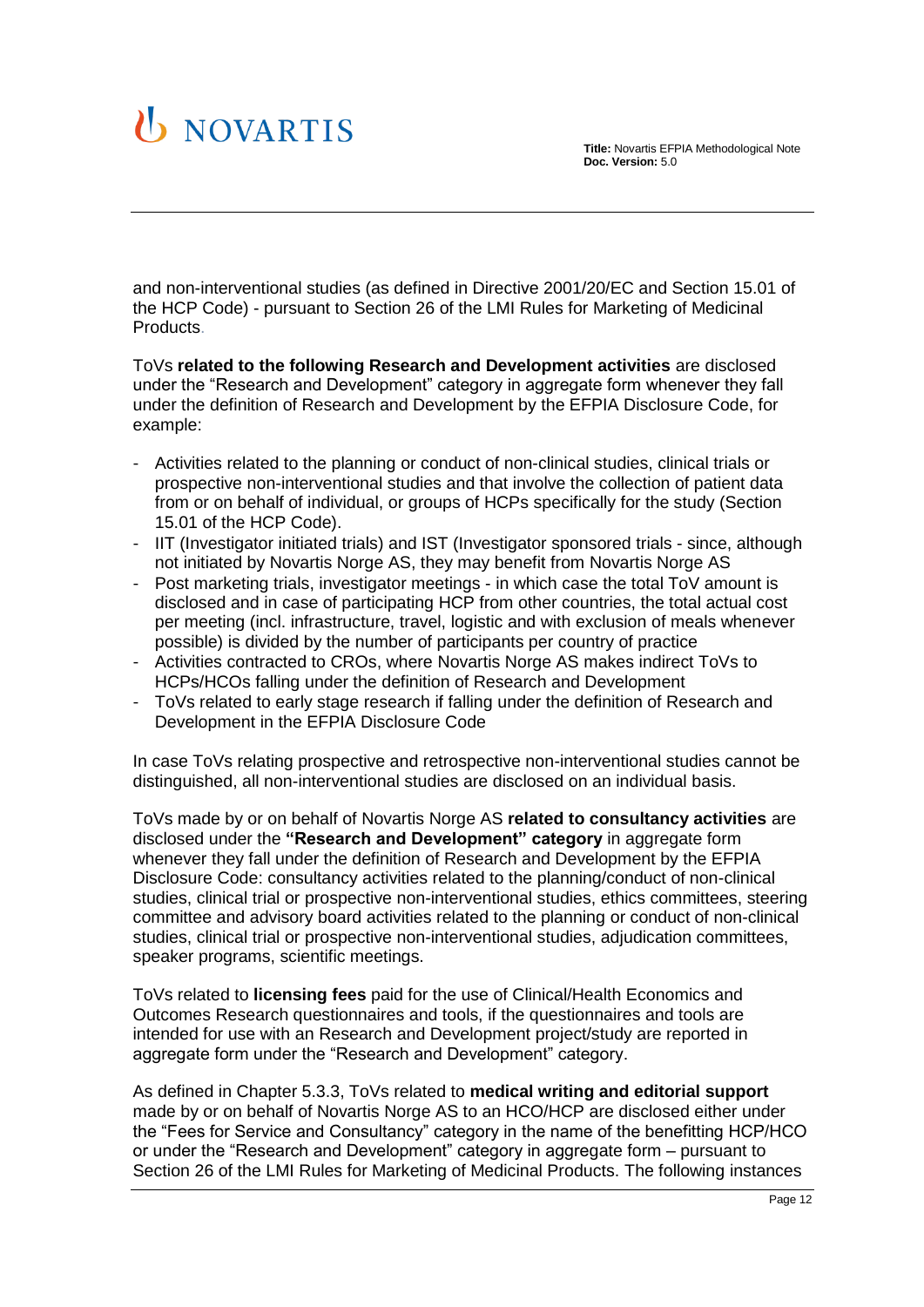

of medical writing and editorial support (as defined in chapter [5.3.3\)](#page-9-0) are covered under the "Research and Development" category: investigator's brochure (trials), clinical study report (trials), clinical report, safety report; generally all types of medical writing related to clinical trials or related to Research and Development activities.

# <span id="page-12-0"></span>**6. Measures Taken to Ensure Compliance with Data Privacy Requirements**

This chapter describes measures taken by Novartis Norge AS to ensure compliance with data privacy regulations, rules on consent collection and managing of relevant information in compliance with relevant internal rules, data privacy laws and regulations.

### <span id="page-12-1"></span>**6.1 Safeguarding Measures to Address Lawful Collection, Processing and Transfer of HCPs´ Personal Data**

Data privacy refers to the individual's fundamental right to control the use of, access to and disclosure of information that describes or identifies the individual ("personal Information"). To fulfil the transparency disclosure requirements, it is necessary to collect, process and disclose such personal data within and outside of Novartis Norge AS. This data will be published for 3 years in public domain and stored for a minimum of 5 years on record by the Novartis Norge AS (publishing affiliate). The disclosure of such personal information by Novartis Norge AS is at all times limited to the intended purposes.

In case personal data had to be transferred from countries to the central Novartis Transparency data repository manually (e.g. Excel) or via interfaces, applicable local regulations for the transfer were assessed at local level and managed accordingly. Where required, the transfer of data to a third country (outside the EU/EEA) was approved by the data controller´s Novartis Norge AS country data protection authority (e.g. Information Commissioner).

## <span id="page-12-2"></span>**6.2 Consent Collection**

Consent for the publication of the ToVs was obtained and documented as such before disclosing the data on an individual HCP/HCO level where applicable3. Consent management procedures were conducted in alignment with Personopplysningsloven.

Consent was obtained either on Recipient level for all ToVs during a given period of time not shorter than one full year or on spend level for each interaction or single ToVs.

<sup>&</sup>lt;sup>3</sup> New EU Regulation (GDPR) lays down rules relating to the protection of natural persons with regard to the processing of personal data.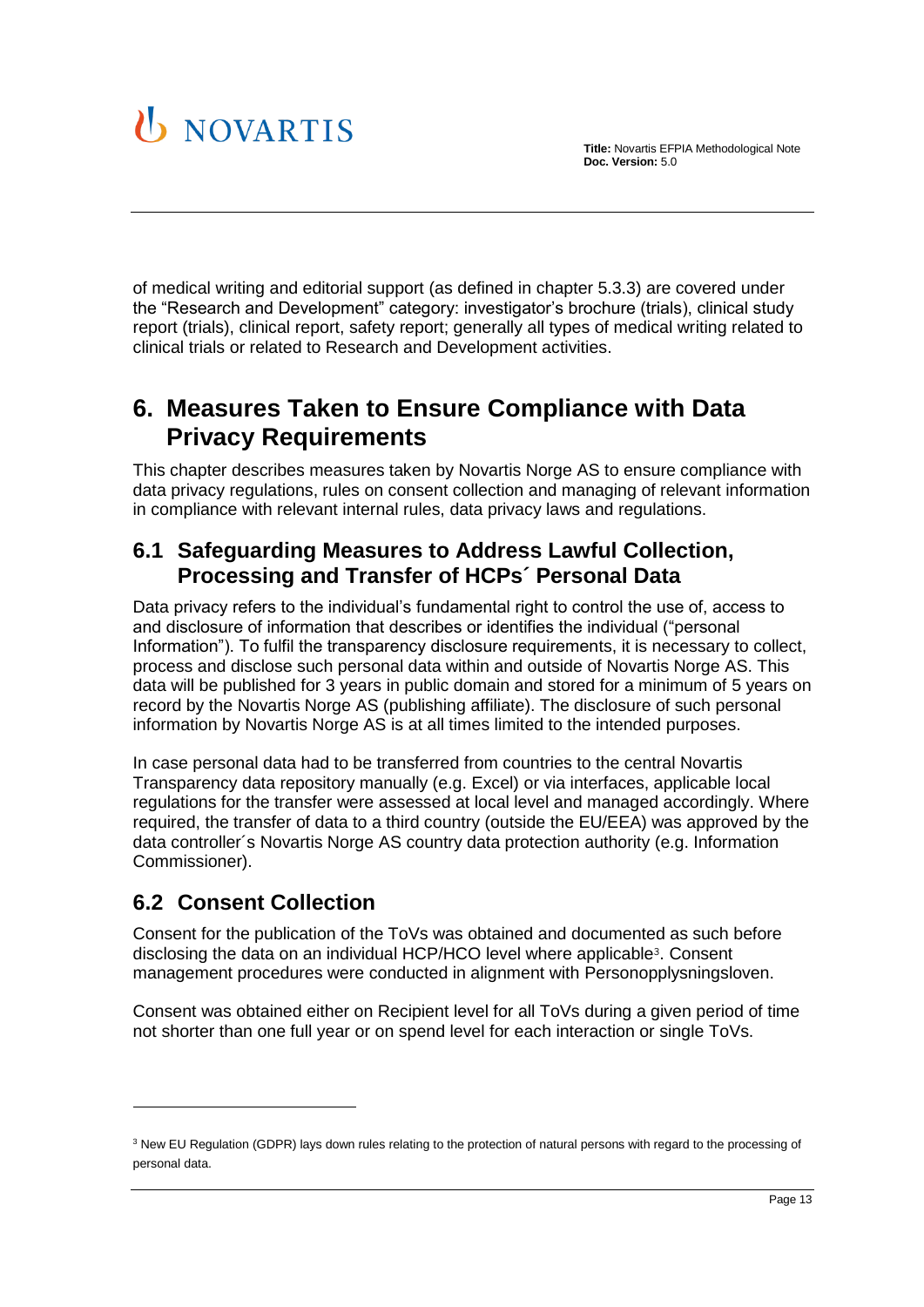

Novartis Norge AS does not accept partial consent or split disclosure.

In case consent was either not given by the Recipient or not documented sufficiently to prove the existence of consent, ToVs are disclosed on aggregate level only.

In the event of death of an HCP by the time of disclosure (by the publication date) the ToV is reported in aggregate.

HCP has a right to withdraw the consent. Consent withdrawal has been assessed according to the requirements of Personopplysningsloven.

# <span id="page-13-0"></span>**7. Financial Aspects**

This chapter focusses on the financial aspects related to recognition methodology and business decisions associated with the collection and disclosure of the ToVs information.

Novartis Norge AS complies with the Novartis Pharma accounting principles and the financial disclosure methodology - pursuant to Section 26 of the LMI Rules for Marketing of Medicinal Products.

Novartis Norge AS decided to apply the following rules for ToVs payment dates based on type of ToVs: direct ToVs are disclosed based on the date the payment has been cleared via banking system. Indirect ToVs related to events such as congresses for which the dates of (in kind) expenses differ from the date(s) the event took place, are disclosed using the date of the last day of the event.

Novartis Norge AS discloses ToVs net amount only. If VAT cannot accurately be excluded, the full ToV amount is disclosed. Where income tax or equivalent is withheld by Novartis Norge AS on amounts earned by the HCP then the ToV will include these amounts.

Currency treatment – foreign currency ToVs will be converted using actual exchange rates in agreement with the accounting policy of Novartis Norge AS.ToVs will be disclosed in the local currency of the country where the disclosing entity is located. For direct and indirect ToVs, the foreign currency is converted to the local currency of the disclosing entity based on the transaction date. For cross-border ToVs, the foreign currency is converted to the local currency of the disclosing entity based on the average rate for the month in which the ToV occurred, using the Novartis Treasury rates.

In case of cross-border ToVs as defined in chapter 5.2, direct ToVs will be recognized when the payment has been cleared via the banking system and indirect ToVs will be related to the end date of the event.

In case of multi-year contracts, ToVs are recognized based on the date the payment has been cleared via the banking system.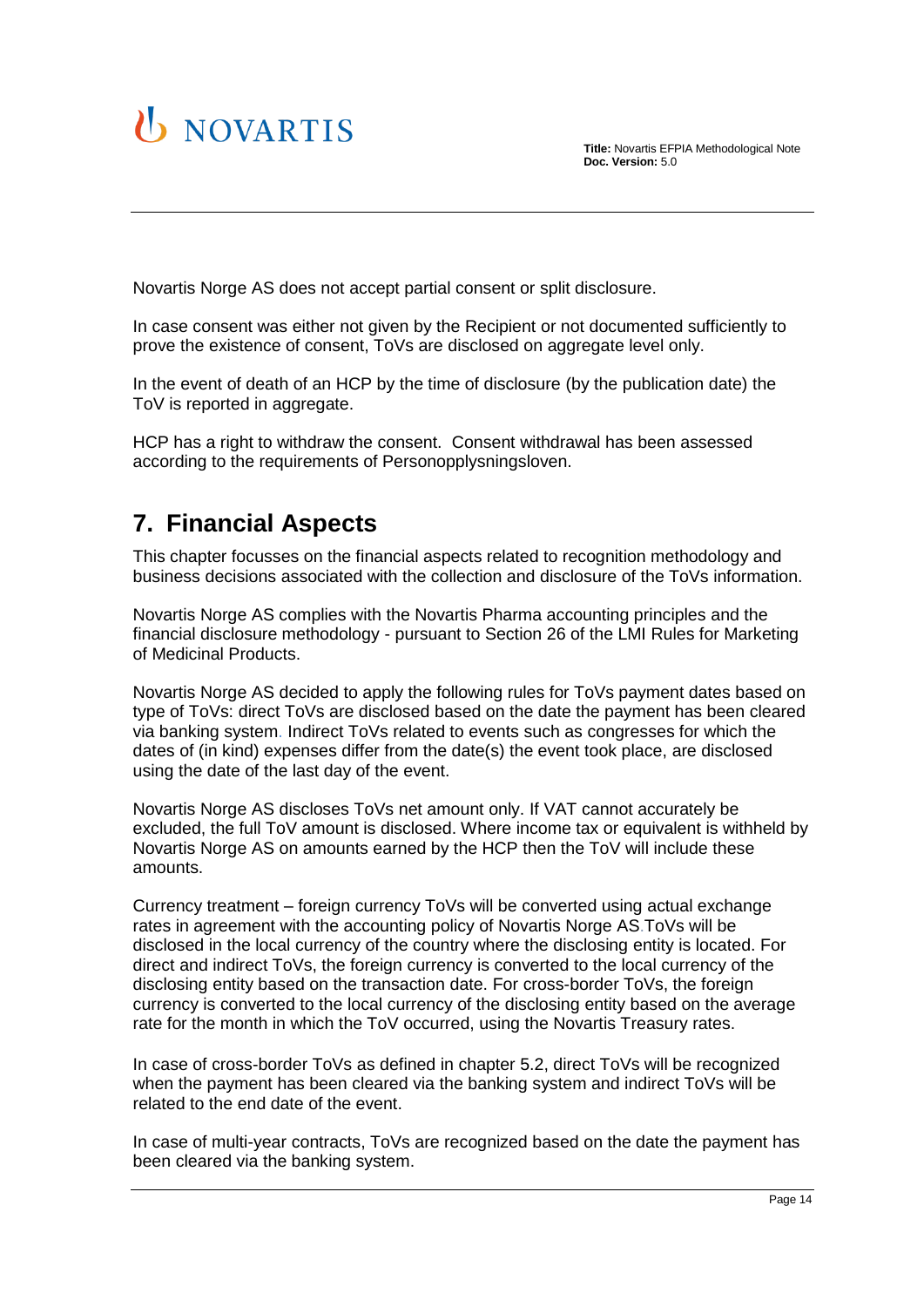

# <span id="page-14-0"></span>**8. Published Data**

Novartis Norge AS applies the EFPIA definition of "Form of Disclosure" as outlined in EFPIA Disclosure Code Article 2 - pursuant to Section 26 of the LMI Rules for Marketing of Medicinal Products.

This 2017 Novartis Norge AS EFPIA Disclosure Report has been officially published on **28 June 2019**. Disclosures are made on an annual basis or relevant local disclosure timeframe within 6 months after the end of the relevant full calendar year.

Updates of published data will only be made in case errors are detected and/or consent withdrawal after disclosure submission.

Publication is made on the Novartis Norge AS website; https://www.novartis.no/ It will also be possible to access the publication via a link from the LMI website to the Novartis Norge AS website.

This data will remain published for 3 years in public domain and stored for a minimum of 5 years on record by the publishing affiliate.

The platform chosen fulfills the recommendation of the EFPIA Disclosure Code as being a platform accessible in the country where the Recipient has the primary practice and following the local laws or regulations of the country where the Recipient has their practice. All EFPIA Disclosure Reports published by Novartis Norge AS and any other Novartis affiliate in Norway are published on the same platform.

Please find below references to internal and external sources for further reading and documentation purpose.

- https://www.novartis.no/
- http://www.lmi.no/
- <span id="page-14-1"></span>- http://www.lovdata.no/

## **9. Acronyms and Abbreviations**

This chapter includes a list of acronyms, abbreviations and definitions for documentation purpose, based on the Schedule 1 of the EFPIA Disclosure Code whenever possible:

- **Contract Research Organization (CRO):** an organization that provides support to< the pharmaceutical, biotechnology, and medical device industries in the form of research services outsourced on a contract basis.
- **Healthcare Professional (HCP):**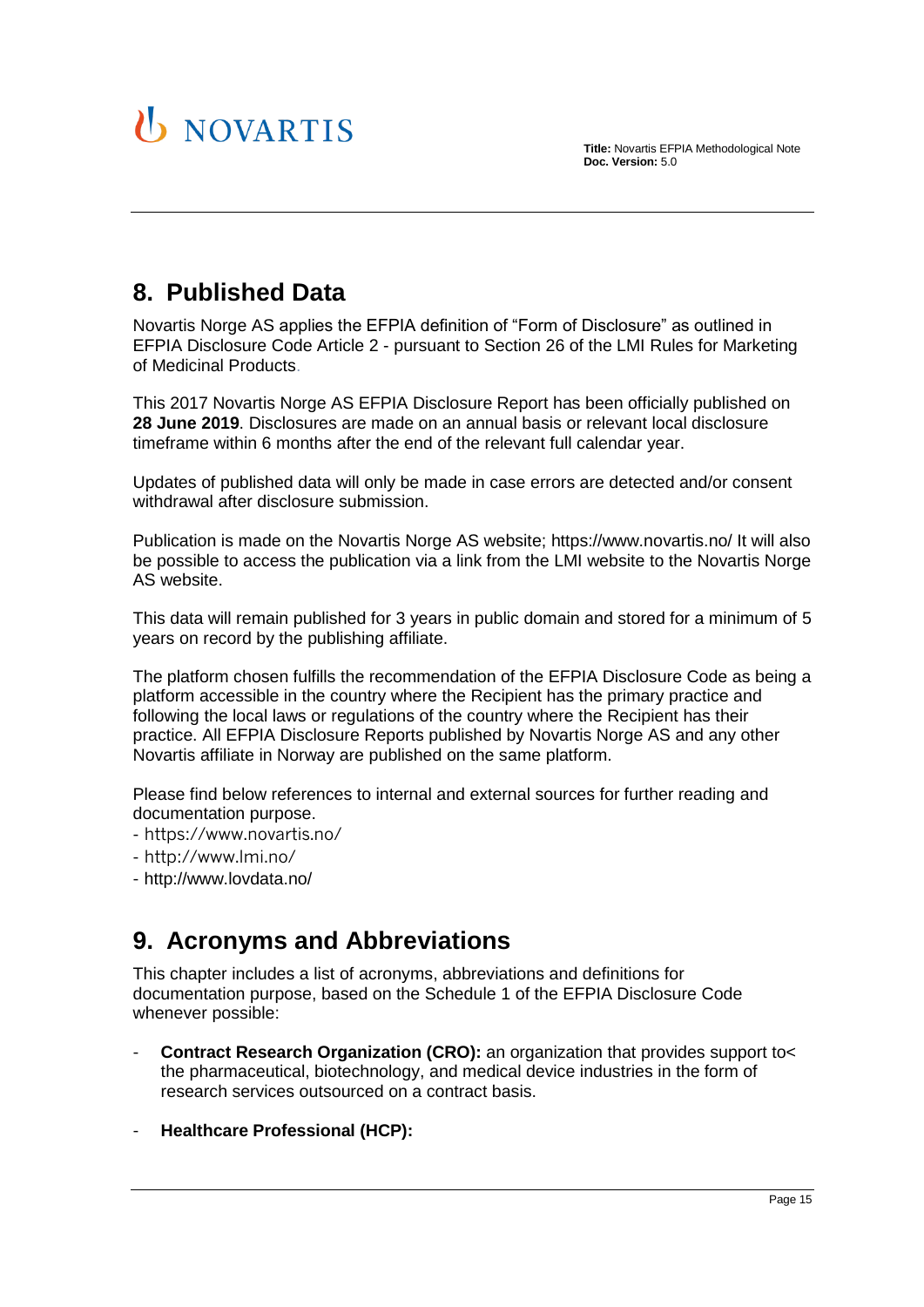

**EFPIA:** Any natural person that is a member of the medical, dental, pharmacy or nursing professions or any other person who, in the course of his or her professional activities, may prescribe, purchase, supply, recommend or administer a medicinal product and whose primary practice, principal professional address or place of incorporation is in Europe. For the avoidance of doubt, the definition of HCP includes: (i) any official or employee of a government agency or other organization (whether in the public or private sector) that may prescribe, purchase, supply or administer medicinal products and (ii) any employee of a Member Company whose primary occupation is that of a practicing HCP, but excludes (x) all other employees of a Member Company and (y) a wholesaler or distributor of medicinal products.

#### - **Healthcare Organization (HCO):**

**EFPIA:** Any legal person (i) that is a healthcare, medical or scientific association or organization (irrespective of the legal or organizational form) such as a hospital, clinic, foundation, university or other teaching institution or learned society (except for patient organizations within the scope of the EFPIA PO Code) whose business address, place of incorporation or primary place of operation is in Europe or (ii) through which one or more HCP provide services.

#### - **Member Associations:**

- **EFPIA:** Collectively, the national Member Associations or their constituent members, as the context may require, and bound by the EFPIA codes of practice, including the EFPIA HCP Code, the EFPIA Patient Organization Code and the EFPIA HCP/HCO Disclosure Code.
- **Member Companies:** 
	- **EFPIA:** Collectively, "corporate members" (as defined in the HCP Code) of EFPIA, their respective parent companies, if different, subsidiary companies (irrespective of whether a subsidiary is a company or such other form of enterprise or organization) and any companies affiliated with corporate members or their subsidiaries. Separate entities belonging to the same multinational company – which could be the parent company (e.g. the headquarters, principal office, or controlling company of a commercial enterprise), subsidiary company or any other form of enterprise or organization – shall be deemed to constitute a single company, and is as such committed to compliance with the EFPIA Codes.
- **Professional Conference Organizer (PCO):** a company which specializes in the organization and management of congresses, conferences, seminars and similar events.